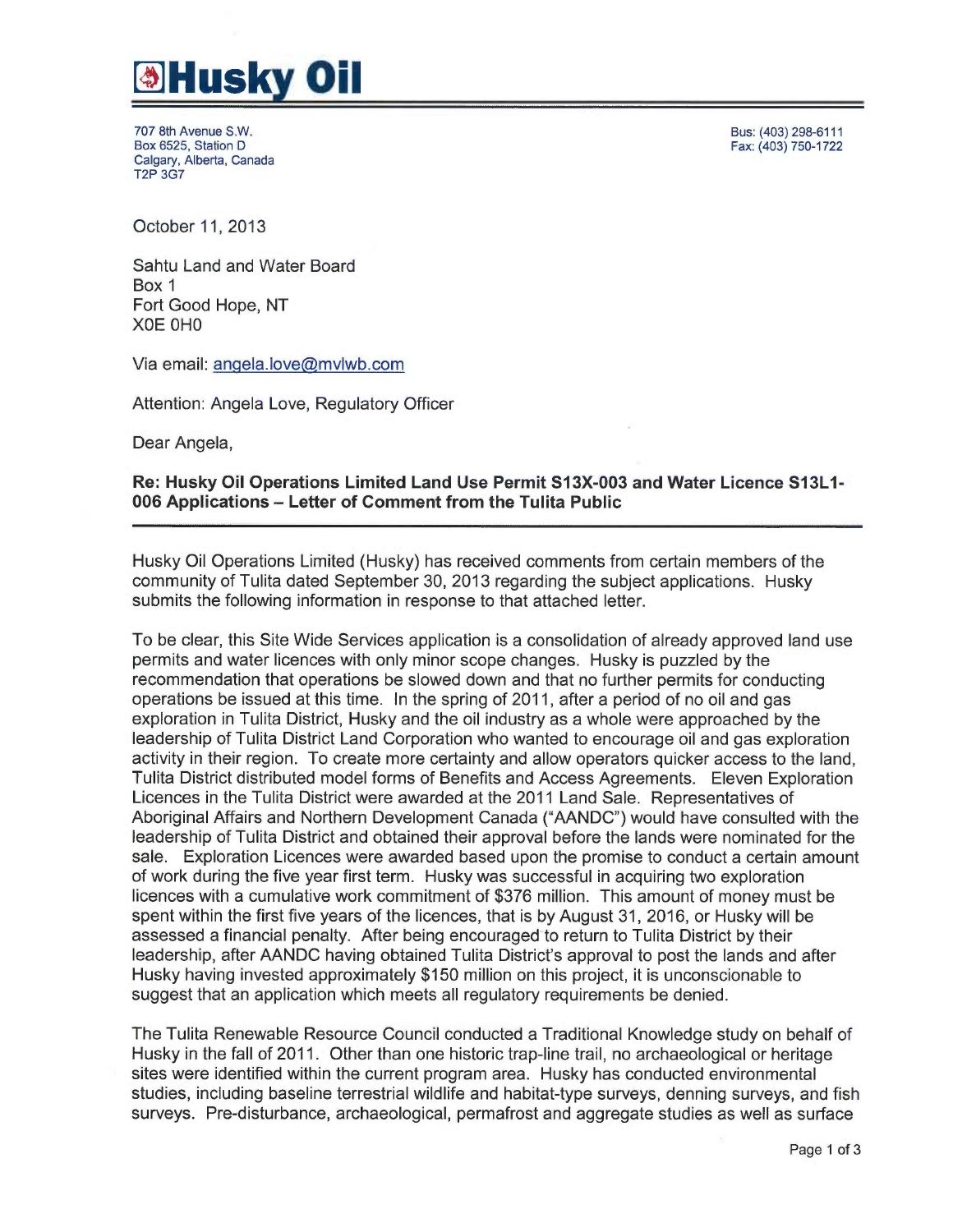water and groundwater assessments have also been conducted. All studies were conducted according to generally accepted scientific methods. Husky plans to continue to conduct these baseline environmental studies in accordance with those scientific principles.

Husky appreciates the concern about the MW-09 groundwater well being used as a source of water. Our studies indicate that this well is producing clean, potable water from a thick section of sandstones. During a 72-hour flow test, the well produced at a rate of 3,800 barrels of water per day, which was the maximum amount that the on-site pumps could handle. Analysis of the data from the flow tests indicate that the sandstone aquifer is capable of flowing at a much higher sustained rate without any negative impact. While the results indicate that using water from the MW-09 well to supply camp and drilling needs will have very minimal effect on the aquifer, Husky will monitor this well on an on-going basis and is prepared to obtain an alternate water source if required.

To clarify, Husky is not applying fora "new" helicopter landing pad but rather to construct an allweather pad on the existing clearing at the former monitoring well MW-6.

Husky disagrees that consultations have "not been done properly". In May and November, 2012 and in April and June, 2013 separate meetings with the elected representatives of each of the three land corporations within Tulita District were held. In addition, public meetings were held in the communities of Norman Wells and Tulita. Husky has also held meetings with the Elders in Tulita and we ensured that a translator was present. Notices of these public meetings were posted well in advance so residents of Tulita could plan to attend. Included in Husky's applications is evidence of consultations conducted, including copies of the presentations made. In addition, Husky has conducted tours of our program area for community members from Tulita and Norman Wells and in November 2012, together with ConocoPhillips, hosted a hydraulic fracture information workshop in Red Deer, Alberta for community representatives. Members of the communities of Tulita and Norman Wells have also participated in tours of Husky's Moose Mountain Oil and Gas Producing Facility located west of Calgary, where the oil and gas development successfully co-exists with hunting, trapping and recreational use.

In regards to consultations with the Pellissey and MacCauley families, Husky has taken a number of initiatives including:

- Family member participation in the tours of the Slater River program;
- Met individually with family members;
- Responded in writing to individual family member (letter dated November 28, 2012);
- Individual family members interviewed as part of the TEK study;
- Family member participation in the hydraulic fracturing workshop in Red Deer, Alberta;
- Family member participation in the Moose Mountain Facility tour;
- Individual family member sits as a representative on the EL462/463 Project Committee.

Husky has already deferred all field operations, with the exception of completing the all-weather road and facilities and the on-going environmental baseline studies, until the summer of 2014. To our knowledge, no other operator in Tulita District has submitted an application to conduct field operations at that time, so Husky may very well be the only company with field operations in Tulita District next summer. We expect that this will greatly reduce the noise and disturbance impacted upon Tulita.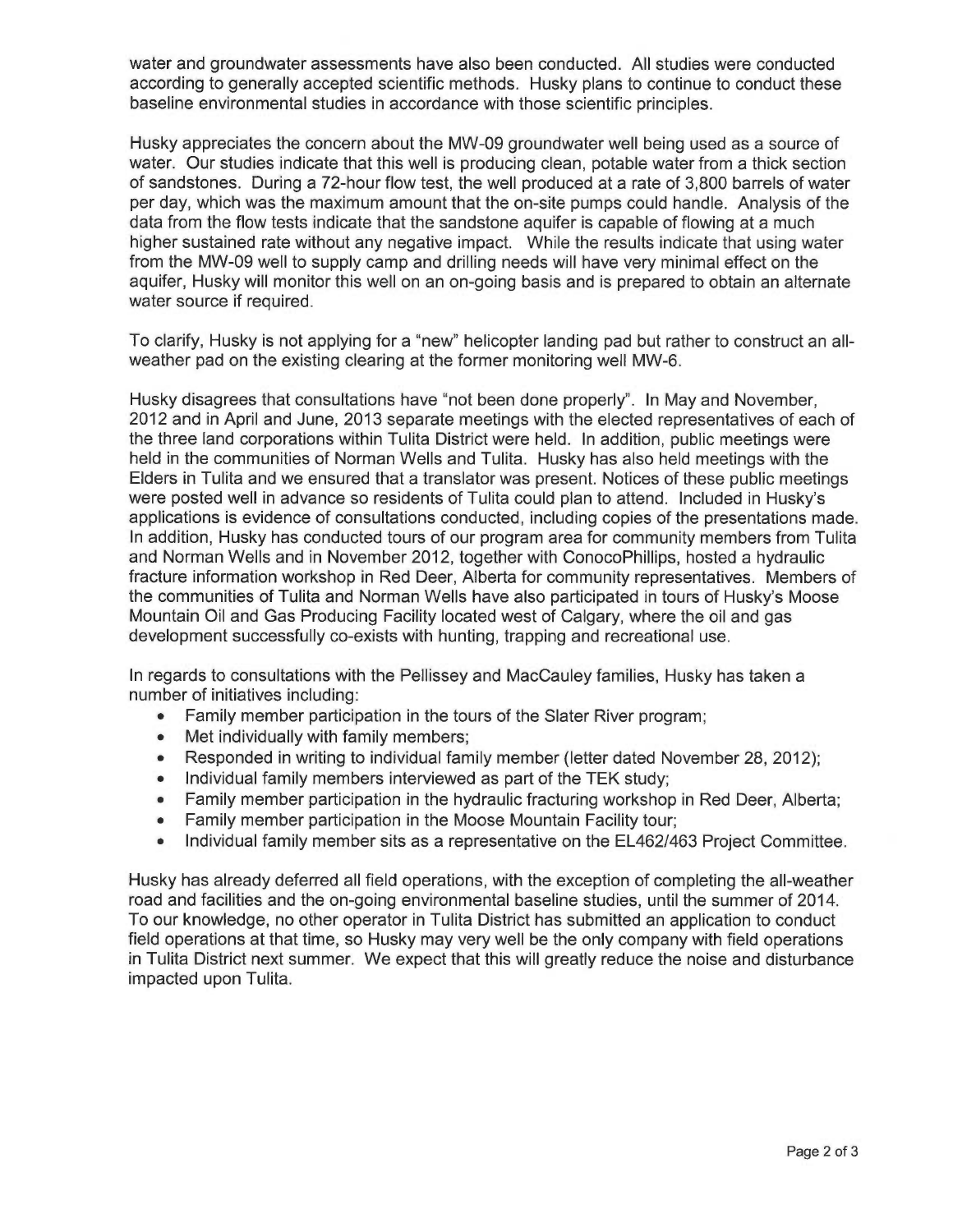Husky believes that it enjoys broad support within the community of Tulita. We are proud of our record of community involvement and in using local businesses in our operations. We appreciate the concerns voiced in the September 30, 2013 letter and hope that this response helps to ease those concerns.

Sincerely,

HUSKY OIL OPERATIONS LIMITED

~'  $\sqrt{2}$ 

Kenneth F. Hansen, P. Geol. Project Manager - Slater River, NWT

**Attachment** 

Cc: Mackenzie Valley Environmental Impact Review Board National Energy Board Tulita District Land Corporation Tulita District Benefits Corporation MLA - Sahtu Region Ian Brown — Sahtu Land and Water Board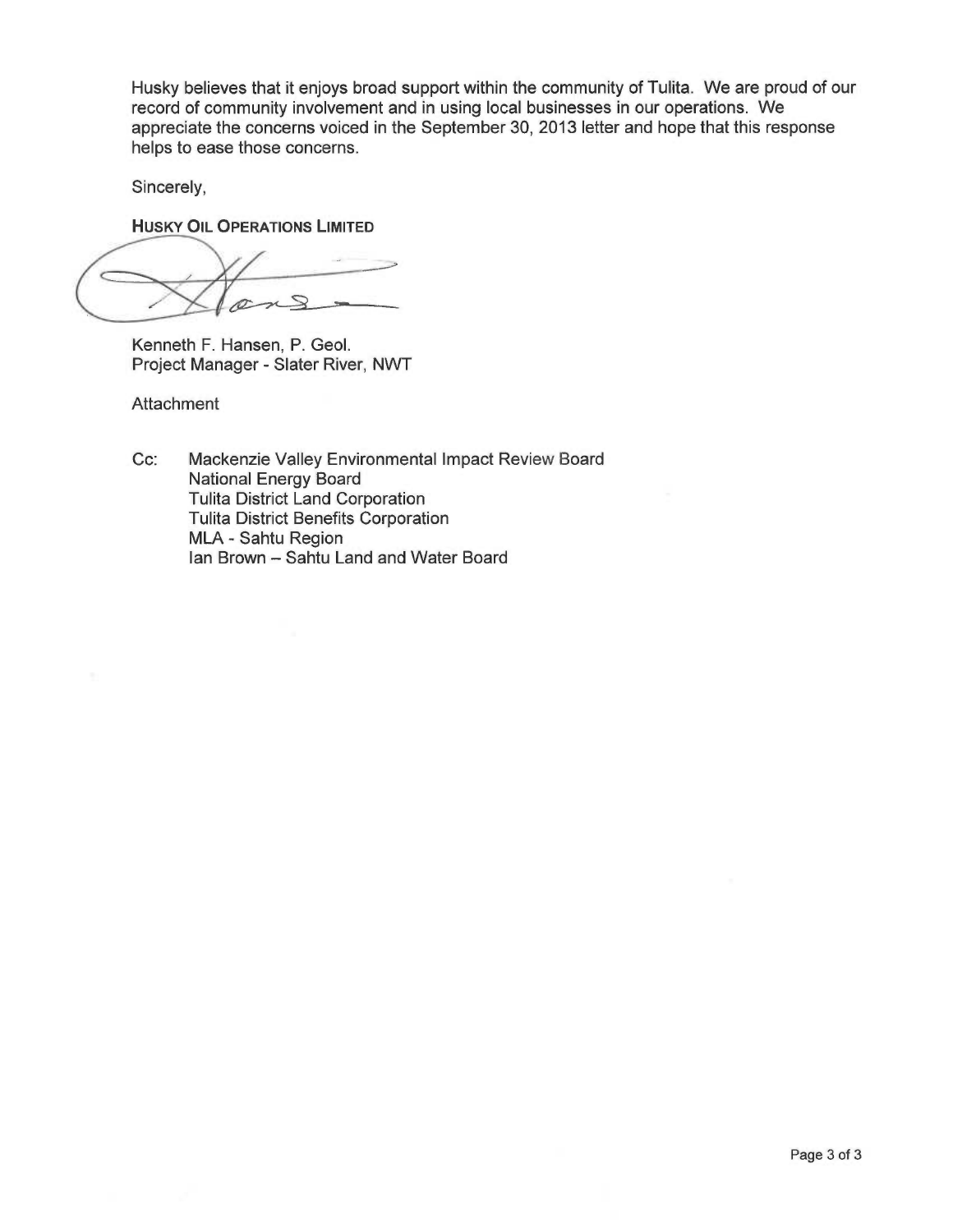## September 30, 2013

- ➢ Sahtu Land and Wafer Board
- $\triangleright$  Mackenzie Valley Environmental Impact Review Board
- $\triangleright$  National Energy Board

## ÷.

We are community members from Tulita who are concerned that there is too much oil and gas exploration, including fracking, happening in our region and affecting our community. While we know that oil and gas activities bring some benefits to our community, it is happening too much, too fast.

The oil companies are operating on the traditional land of the Dene people of Tulita, including the Shuntagot' ne (Mountain Dene people). There are families with cabins in the area where Husky and ConocoPhiliips are operating who have not been properly consulted, including the Pellissey and McCauley families. No one is really talking to them, even though they are very much impacted by the oii and gas activities. People have tried to go hunting in the area where the oil and gas leases are, and found that there was too much noise from choppers which scared away all the animals.

Consultation has not been done properly by any of the ail and gas companies. They should send their representatives door-to-door to talk with each community Elders individually, especially with the land users a company with a translator. This would allow people to ask questions and express their concerns, especially if they are too shy to speak up in a public meeting. Tulita is not a very big community and there are not that many houses.

We know that there is an application by Husky currently sitting in front of the Sahtu Land and Water Board, proposing to expand Husky's al!-weather facilities and to switch the groundwater manifioring well to a source of water for Husky's operations. Before we saw this application we were not aware that Husky wanted to build a new helicopter landing pad or an all-weather staging site at the barge landing. The all-weather road has had a big impact already on the land and the animals, such as the moose. Husky showed us their maps about their studies of caribou and fish in the area, but we do not think that those studies and maps are accurate. More studies should be done on the fish lakes with the family who had the most impact on them.

We are concerned about the groundwater well being used as a source of water, especially if it is used for future fracking operations. Not enough research has been done to find out whether Husky will be taking too much water out of the ground.

There is already a lot of helicopter traffic in the Sahtu and a lot of truck traffic on the winter road in and out of Tulita, which creates a lot of noise and disturbance, and all of the accidents